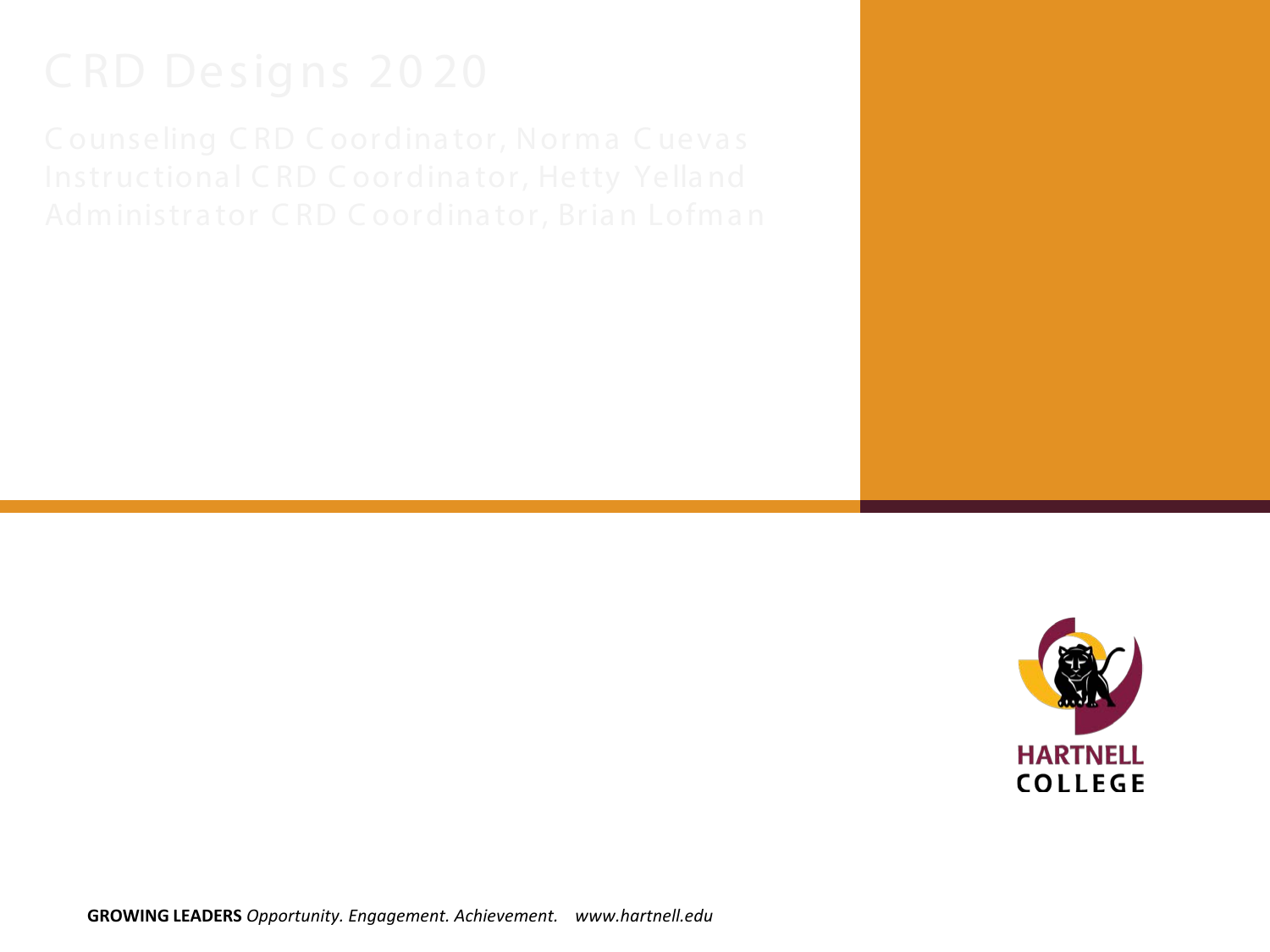# A System of Facilitated Forums to Foster Employee Engagement

## Under the direction of the President's Office

## **Start of Semester Celebrations**



- Topics TBA by gathering input from participants
- 90 minute lunch, not mandatory
- All employees invited with rotated staff if necessary
- With prepared hot meal, menu choices by Chef Ken and served elegantly
- Encourage part-time faculty participation by giving additional flex credit
- Facilitation provided to ensure productive dialogue

# **Monthly Event Calendar**



- Maintain accessible Calendar of events at **Hartnell College that** employees can attend
- Adeauate information for those wanting to attend
- Provided in multiple modalities: transmitted in all ways possible-online, email attachment, printouts, etc.



**Regular Happy** 

**Employee Hours** 

- At Starbucks at regular intervals
- Offices, employee groups, departments, and volunteers to host once or twice a year (targeted recruitment after start of semester celebrations)
- Hosts choose themes. cookies, incentives, special guests, or topics
- Faculty flex credit



Philosophy:<br>Give Employees an opportunity to interact informally  $\mathcal E$ build a more engaged College culture

Cross-Constituency Interactions: L39, CSEA, Confidential, Full-Time **Faculty, Part-Time Faculty, & Administrators**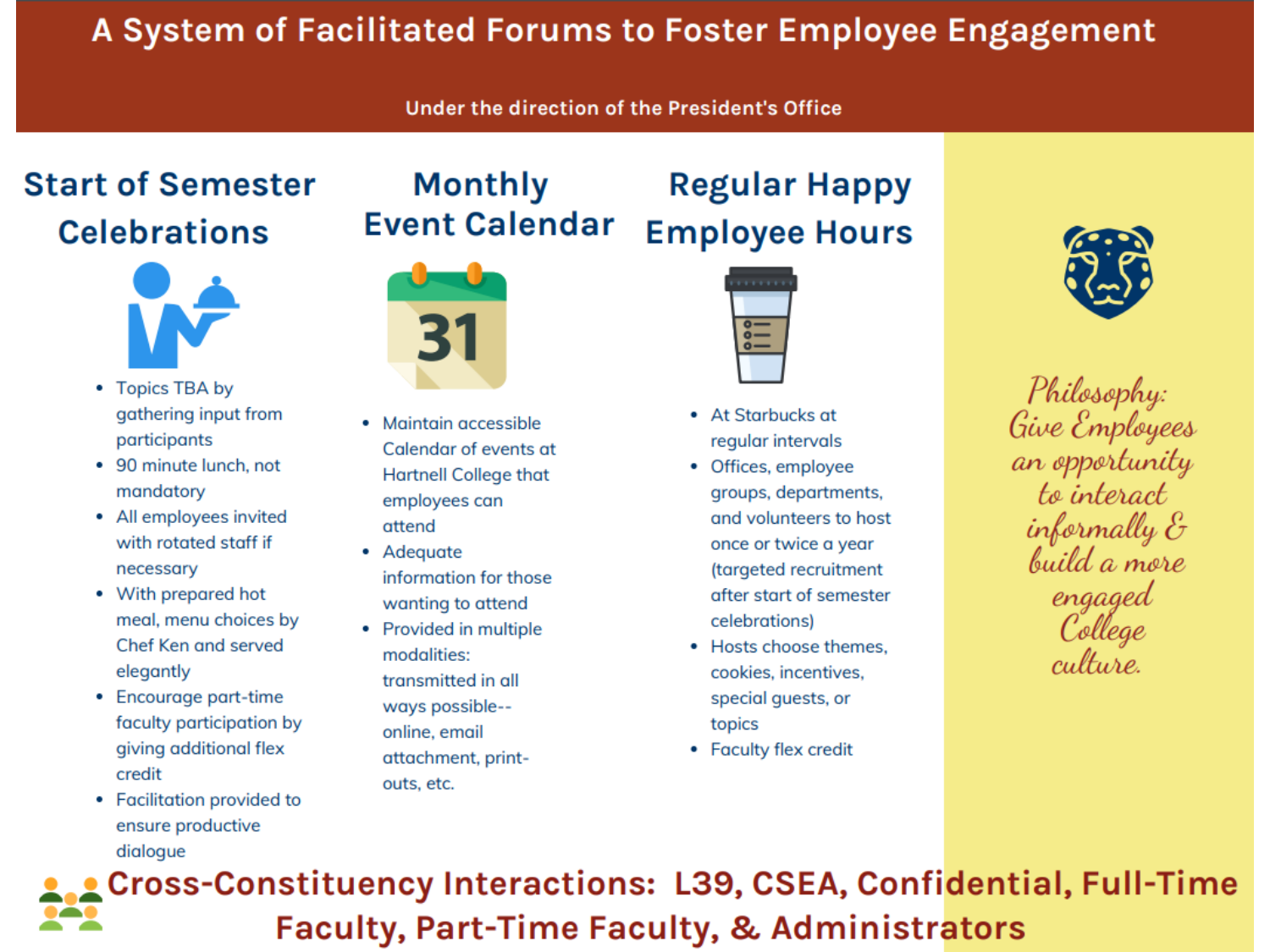



**Facilitated forums include several innovations that would work together to generate more informal interactions and build a more engaged employee culture at Hartnell College for faculty, staff, and administrators. A particular concern is to ensure that constituent groups have opportunities to interact with each other. These three innovations include: 1) Start of the Semester Celebrations (at flex days), 2) Monthly Event Calendars, and 3) a Regular Happy Employee Hours.** 

## **Methodology**

**The innovations build on the foundation of pre-existing events and activities at the institution. The President's Annual Holiday Lunch, the website calendar, and the recent opening of Starbucks all played a role in the development of this design.**

## **Justification**

**Because we have become particularly focused on conducting the transactional business of the College, we have not been emphasizing the importance of building community and maintaining relationships. The idea to design a more conducive environment where all constituent groups are collaborating toward achieving institutional goals. As Dr. Patricia Hsieh has stated, "we can create a workplace that we are proud of and that helps our students succeed."**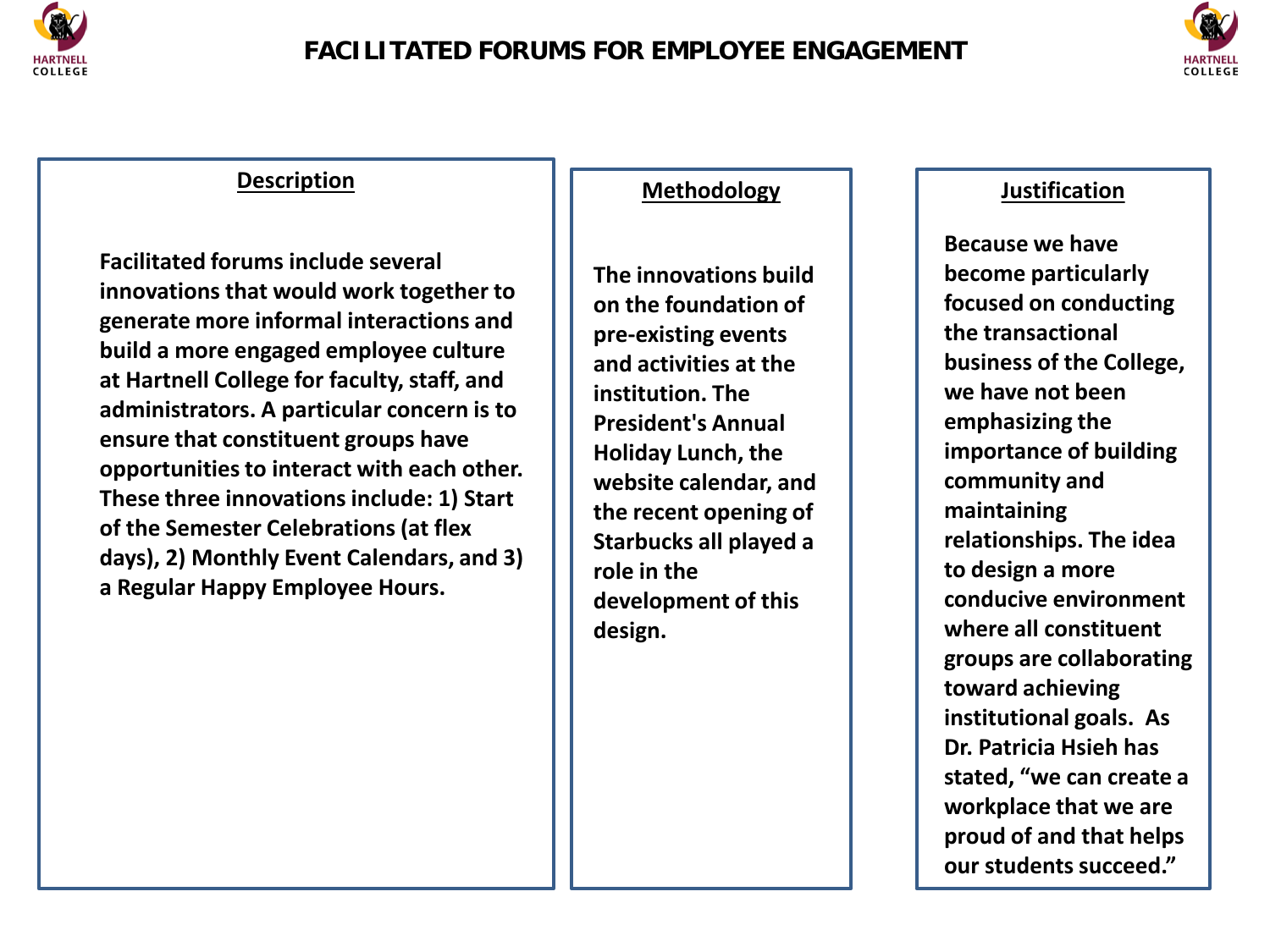

## **Come visit us at our Welcome Center!**



Join us for a face to face meeting or workshop to begin your journey as a Hartnell College student.



## **Plan your journey!**

Explore what Hartnell has to offer you. Meet with a Hartnell representative while at the Welcome Center.



## **Start your Steps to Success!**

You've made it to this point, let us continue to help you.

Service money department of the com-

02

At the Welcome Center, you will complete the steps needed to begin a successful journey at Hartnell College.



## **Welcome to the Hartnell Family!**

Congratulations on starting your Steps to Success with Hartnell College, we will be there every step of the way! Now, let's get you connected to our variety of services.

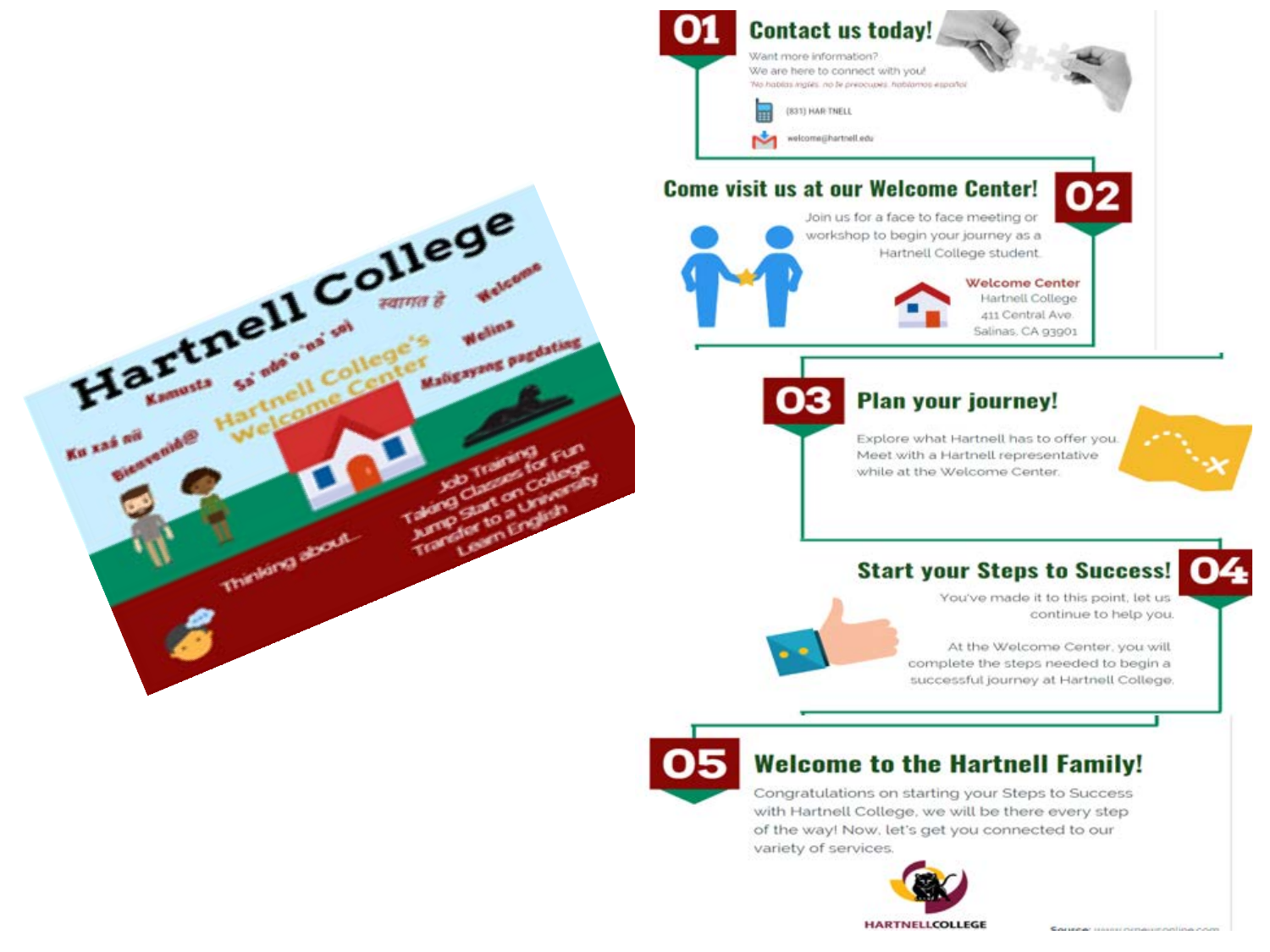



Description

**This design is a roadmap for enrollment into the College. It includes: promotion of Welcome Center, promotion various programs and services offered at the College, promotion of face to face enrollment, and assistance with the Steps to Success. It is designed for the following populations: Adult, ESL, GED, Adult School, non-traditional, re-entry, and formerly incarcerated prospective students.** 

designated web page will provide an online **This design serves to promote the college while providing information and services for enrollment. The team took a holistic approach to assist and guide pre-enrolled students prior to applying to the College. The map will be provided in multiple languages and District wide. The Welcome Center will focus on providing excellent customer service to all visitors; a element to the Welcome Center.** 

## **Methodology**

**Qualitative information indicates that Adult populations are getting lost in the entry process and not completing their application. Given the length of time that adult students have been away from the educational system, they may lack confidence in applying and require more information before making what they perceive is a substantial commitment.** 

**Regular student team members and the Associated Students of Hartnell College provided valuable feedback that informed the work and final product.**

## **Justification**

**High school students are currently provided adequate entry pathways with successful Hartnell programs, such as Panther Prep and dual enrollment. Adult students, however, are not provided similar services. Complicating matters is that the College does not currently provide a Welcome Center. Providing these additional services and a Welcome Center will diminish existing barriers that adult students experience.**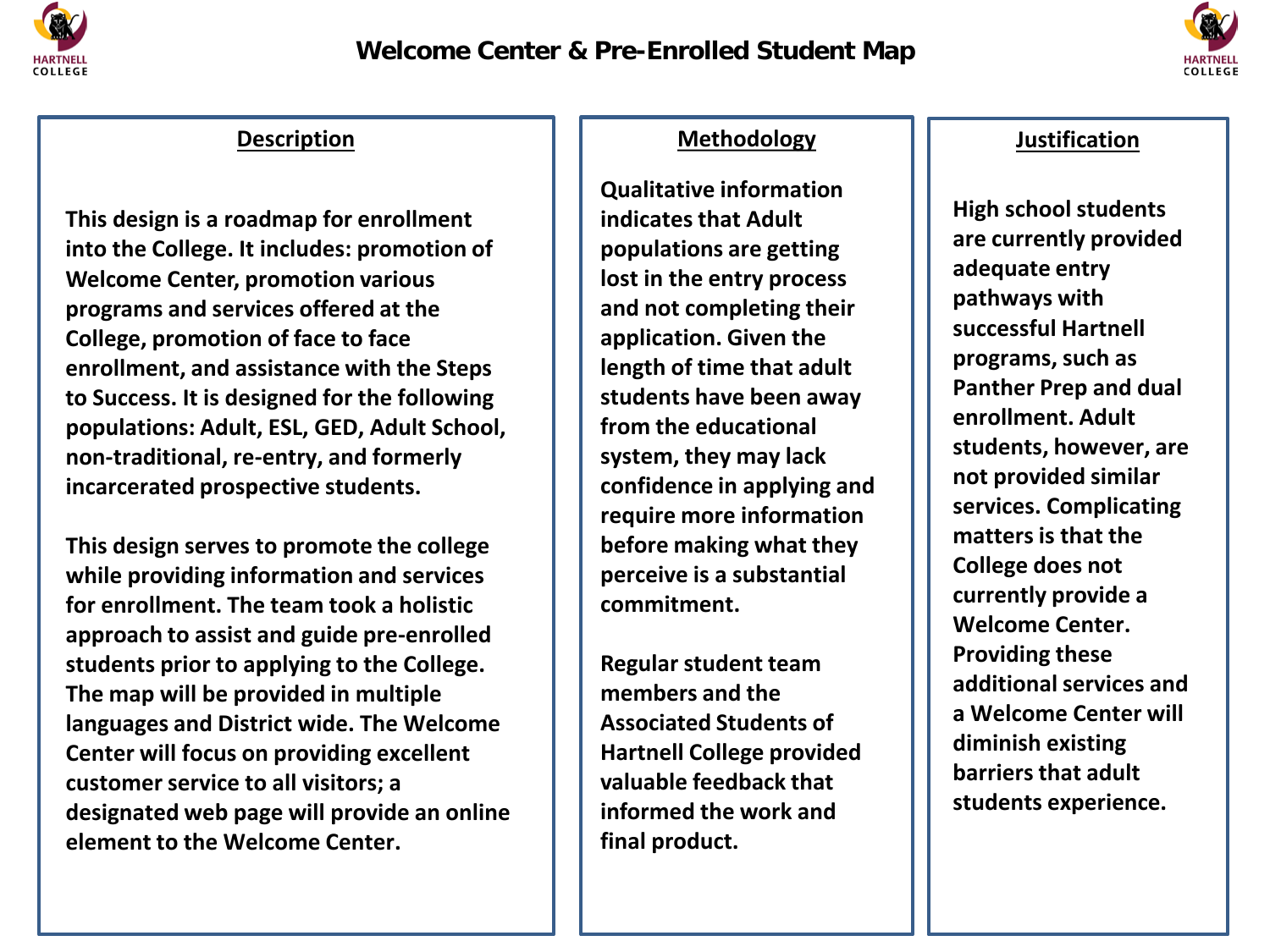## **BUSINESS, AGRICULTURE & INDUSTRIES**

Advanced Automotive Technology Advanced Diesel Technology Agriculture Business Agriculture Plant Science Agriculture (Food Safety, Production) Business Administration Business Office Technology (Bookkeeping, Business Information Worker & Information Processing) Construction Management & Architecture Drafting & Design Technology Electrical Apprentice Manufacturing Technology Welding

## **STEM**

Astronomy Biology Chemistry Computer Science Computer Science & Information Systems (Mobile Development, Network and Security, & Web Development) Engineering Geology **Mathematics** Physics

# **HARTNELL META-MAJORS**

## **HEALTH SCIENCES**

Kinesiology Physical Education Public Health Science Registered Nursing Respiratory Care Practitioner Vocational Nursing

## **SOCIAL SCIENCES**

Addiction Studies Administration of Justice Chicanx Studies Communication Studies Early Childhood Education Economics Elementary Teacher Education History Political Science Psychology Social Justice Sociology

## **ARTS & LANGUAGES**

Digital Arts English Music Photography Spanish Studio Arts Theater Arts & Cinema

## **EXPLORATORY\***

### General Studies Liberal Arts

*\* Exploratory is not a meta-major. It includes programs we will encourage students to move away from in favor of selecting a program with dedicated faculty from within a specific metamajor. See a counselor for more information.*

Are you unsure where to start? We have resources to answer your questions. Contact us to schedule an appointment. **HARTNELL COUNSELING DEPARTMENT (831)755-6820**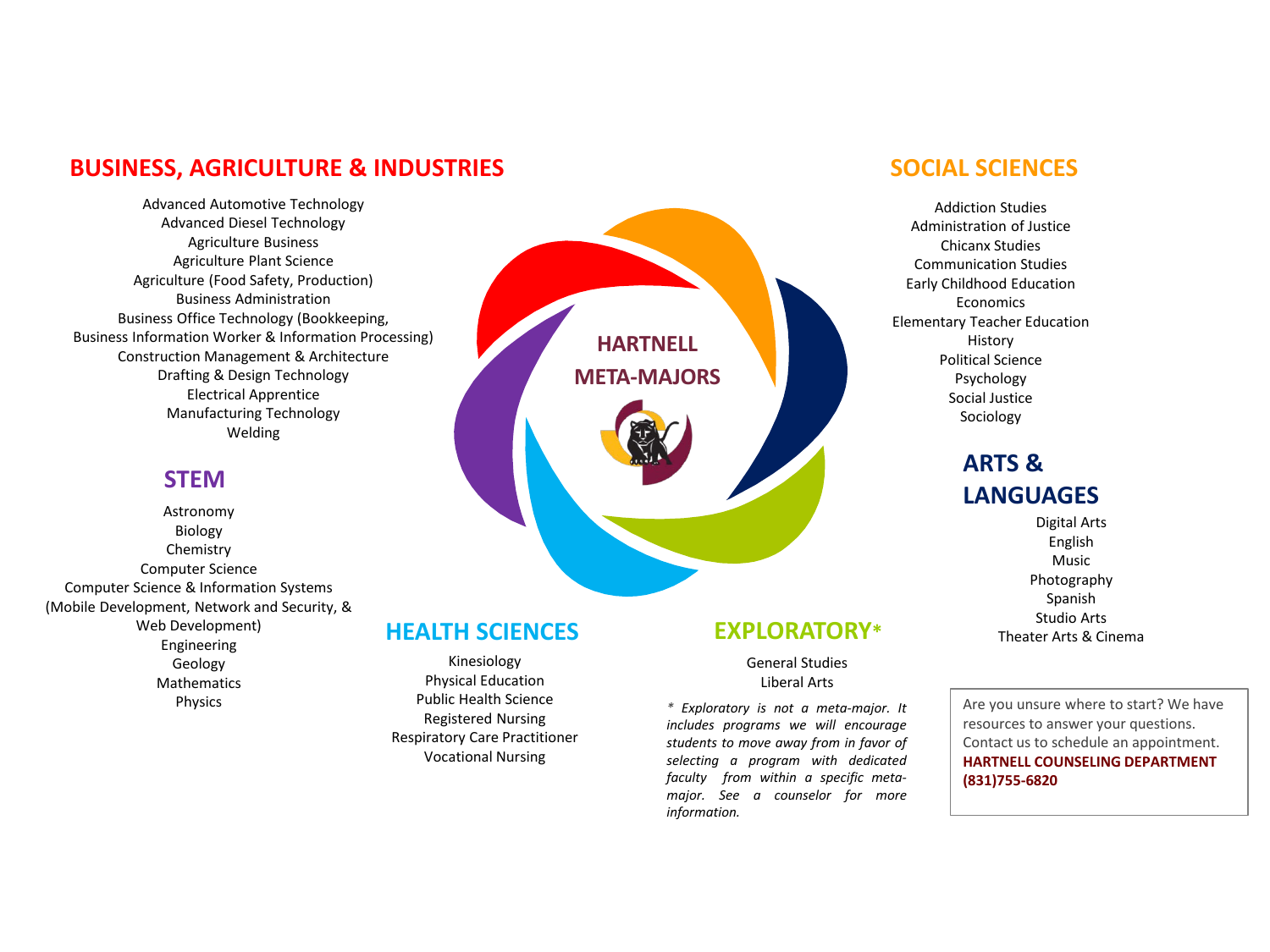



**Hartnell College Meta-Majors are a group of academic majors with overlapping courses. The creation of Meta-Majors is intended to provide clear direction to students based on their career and academic interests and to develop clear career or transfer pathways. Efforts are placed on supporting student's goals including but not limited to graduation, careers, transfer, and advanced degrees.** 

meta-majors. **A designated web page with links to career exploration information and salary and job market indicators will accompany the rollout of** 

## **Methodology Description Intervalse Methodology**

**The Entering Students Team followed the guidelines set forth in the State Academic Senate's webinar "Meta-What?" and started the process with agreeing upon guiding principles that would inform and act as a rubric for the work. Surveys immediately following presentations about Meta-Majors and the guiding principles were emailed out to students, staff, faculty, and administrators. The guiding principles were then revised based on the approximate 130 survey responses.** 

**To group Hartnell College majors into Meta-Majors, data from the RP Group was extracted from the CA Community College Chancellors office and analyzed to identify course overlap between majors to identify major clusters. These clusters were then checked to make sure that they followed the agreed upon guiding principles.** 

**Regular student team members and the Associated Students of Hartnell College provided valuable feedback that informed the work and final product.**

**Most students are taking far too many earned units past the number required to complete their degree. They frequently do not select their program in which to major early in their studies at the College; when they do, they often rely on word of mouth information or make the decision based on limited information.** 

**This design is aimed at providing more comprehensive information to students when they first enter the College, including how Meta-Majors are linked to careers. It also allows students to make an early informed choice of Meta-Major that will assist them in choosing from a long list of programs offered by the College.**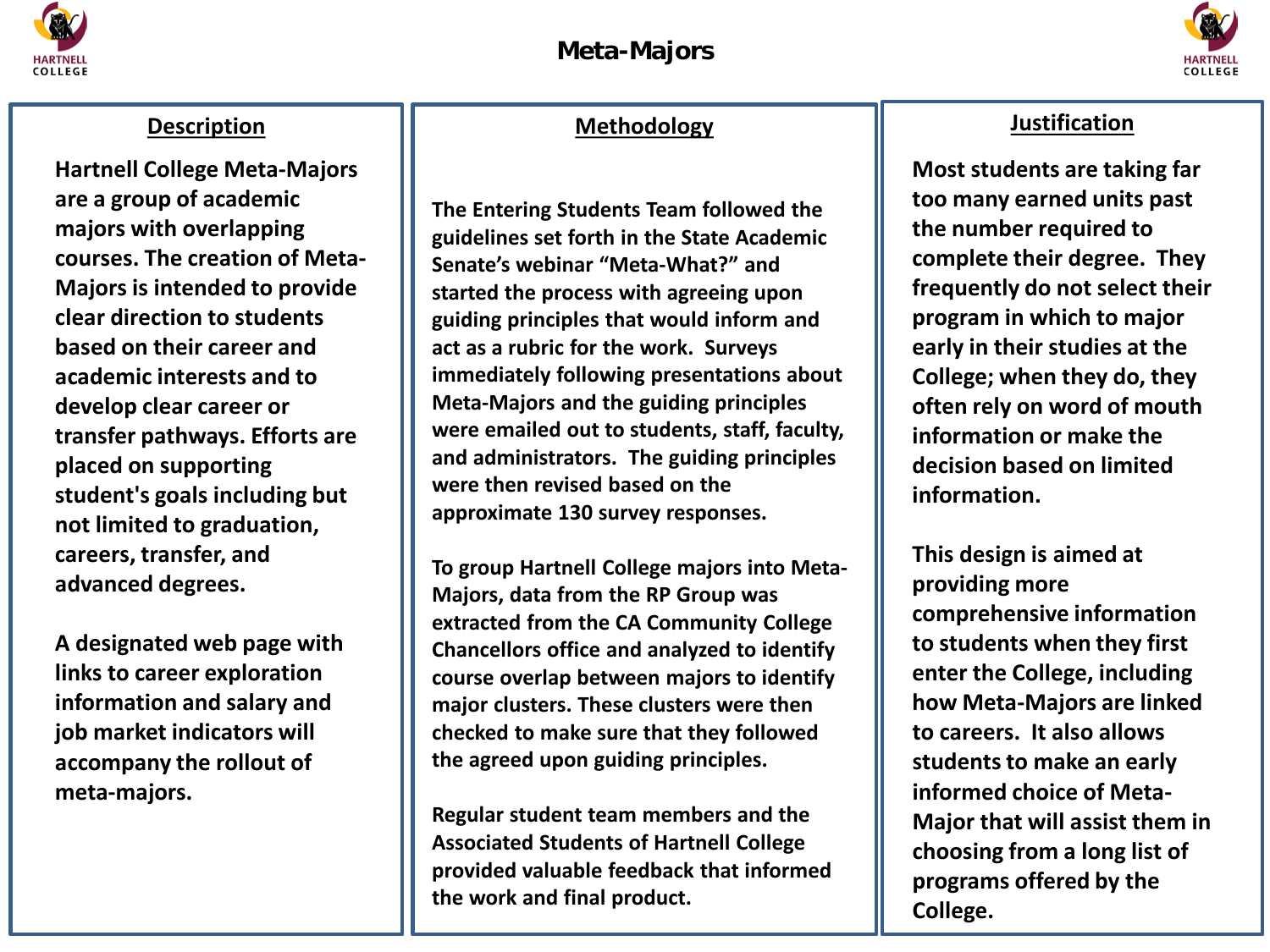# **Guiding Panthers to Success - GPS for ALL Entering Students** Early Intentional Connections & Meaningful Engagement

Pre-semester Menu of Comprehensive Events to Build Momentum and Community Aligned, Integrated and Expanded Existing Programs and Services **Equity and Research Based Practices** 

## **BUILDING COLLEGE CONNECTIONS** NAVIGATION Faculty & staff mentors, Welcome ambassadors. Peer-mentors, Student Campus facilities, communities, Cohort Advising, Counseling, programs,... Transfer, Careers, ... **BUILDING TOOLS SKILLS FOR SUCCESS** Support programs & Academic programs, Self-efficacy, Courses, services, Financial Learning supports, literacy, Canvas, Certificates, On-campus jobs, Soft Skills,...

**HARTNELLCOLLEGE** 

Internships, ...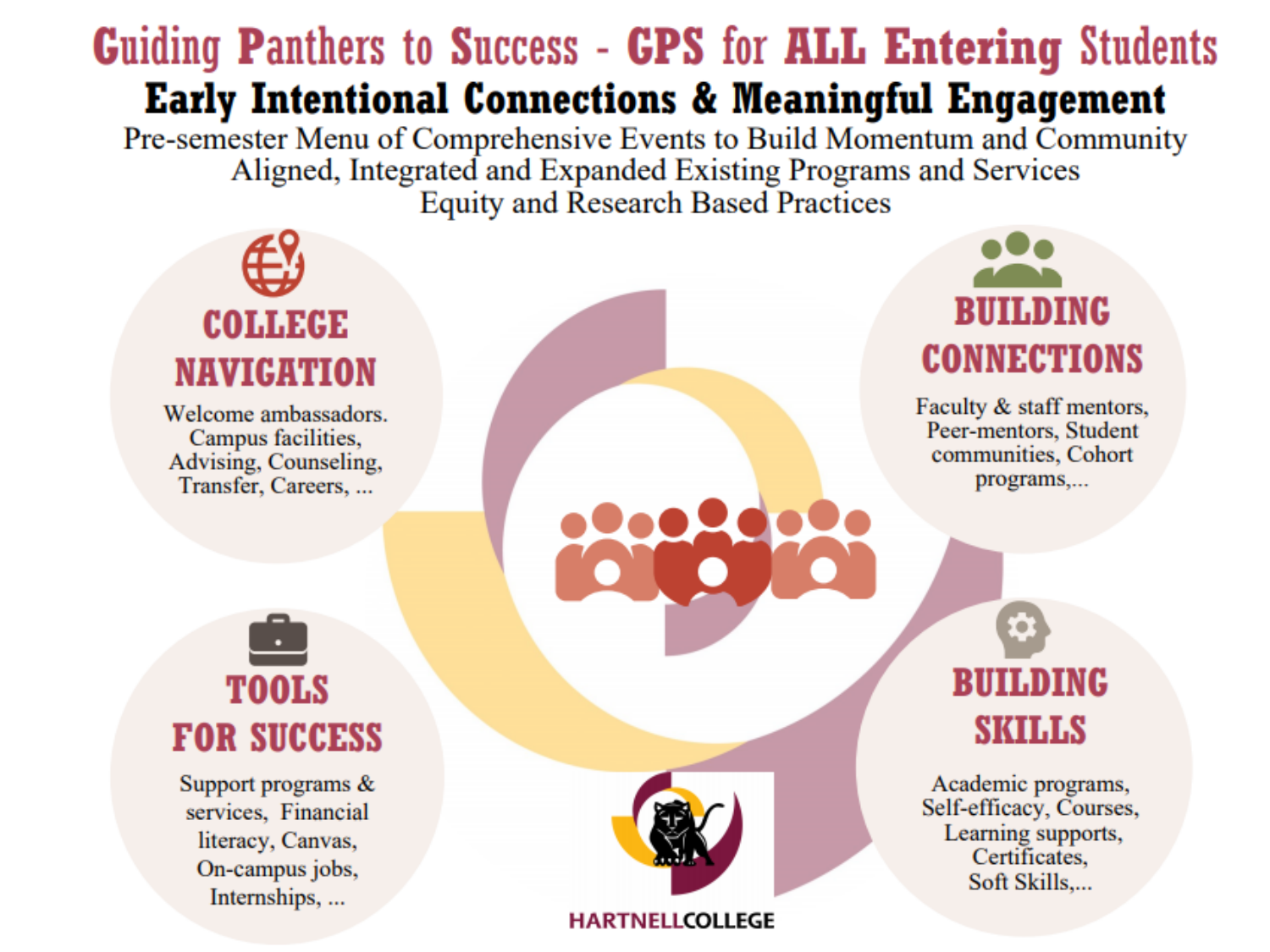



**Guiding Panthers to Success (GPS) will create an intentional system to connect students to caring staff and faculty, peers, resources, and information, prior to the start of the semester. The system must create bridges for early engagement for all students, regardless of demographics and enrollment status. The system will be a large scale collaborative effort to leverage existing activities and develop new approaches for underserved and disproportionately impacted students. The system will embody core elements that have been identified as best practices, and branch out accordingly to ensure that every student will have awareness of and access to the people and resources they need in order to achieve their educational goals at Hartnell College.** 

information about summer bridge and related **The GPS System will be accompanied by a designated web page that provides student resource events.**

## **Methodology** Description **Justification**

**40+ students, faculty, staff, and administrators participated in a year of inquiry to identify best practices for serving entering students. After conducting analysis and summarizing reports from relevant surveys including qualitative and quantitative research on factors impacting Hartnell student success and completion such as HERI(n=576), CCSSE (n=855), SENSE (n=422), Student Satisfaction (n=1126), and RP Group-Student Perspectives (38), faculty stakeholders from the Student Perspectives group led 12 student focus groups (n=10 to 35 each) in spring 2019 to identify unmet student needs. A pilot was conducted in Summer 2019 to measure the success of aligning current summer offerings and incorporating core pieces across all programs. 621 students participated in the pilot. In addition, 360 student participants in the collaborative pilot completed a questionnaire to survey their experience and identify which elements were most impactful.** 

**According to the 2017 Survey of Entering Student Engagement (SENSE), Hartnell students are below the national average in the areas of Early Connections and Academic and Social Support Networks. Intentional connections to other students, faculty, staff, and student support programs and services, are critical to student success, leading to improved outcomes as measured by Hartnell College Strategic Priorities.**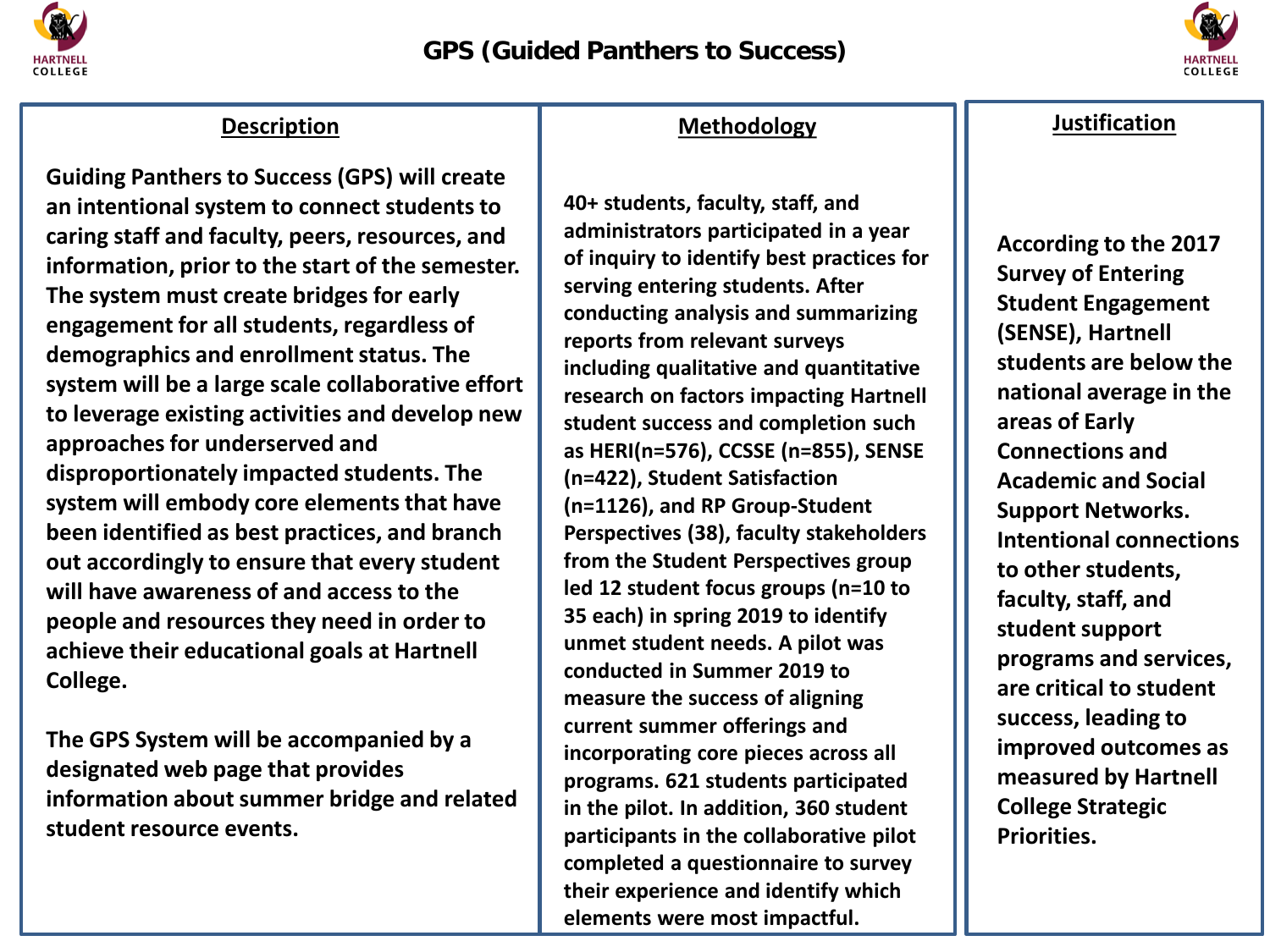

# **Continuing Student Model High-Level Exploration**

## Goal

The continuing students team designed a Second Year experience to enhance students' exploration in Academic Integration, Self Efficacy and Social Engagement with the objective to increase persistence and engagement at Hartnell College

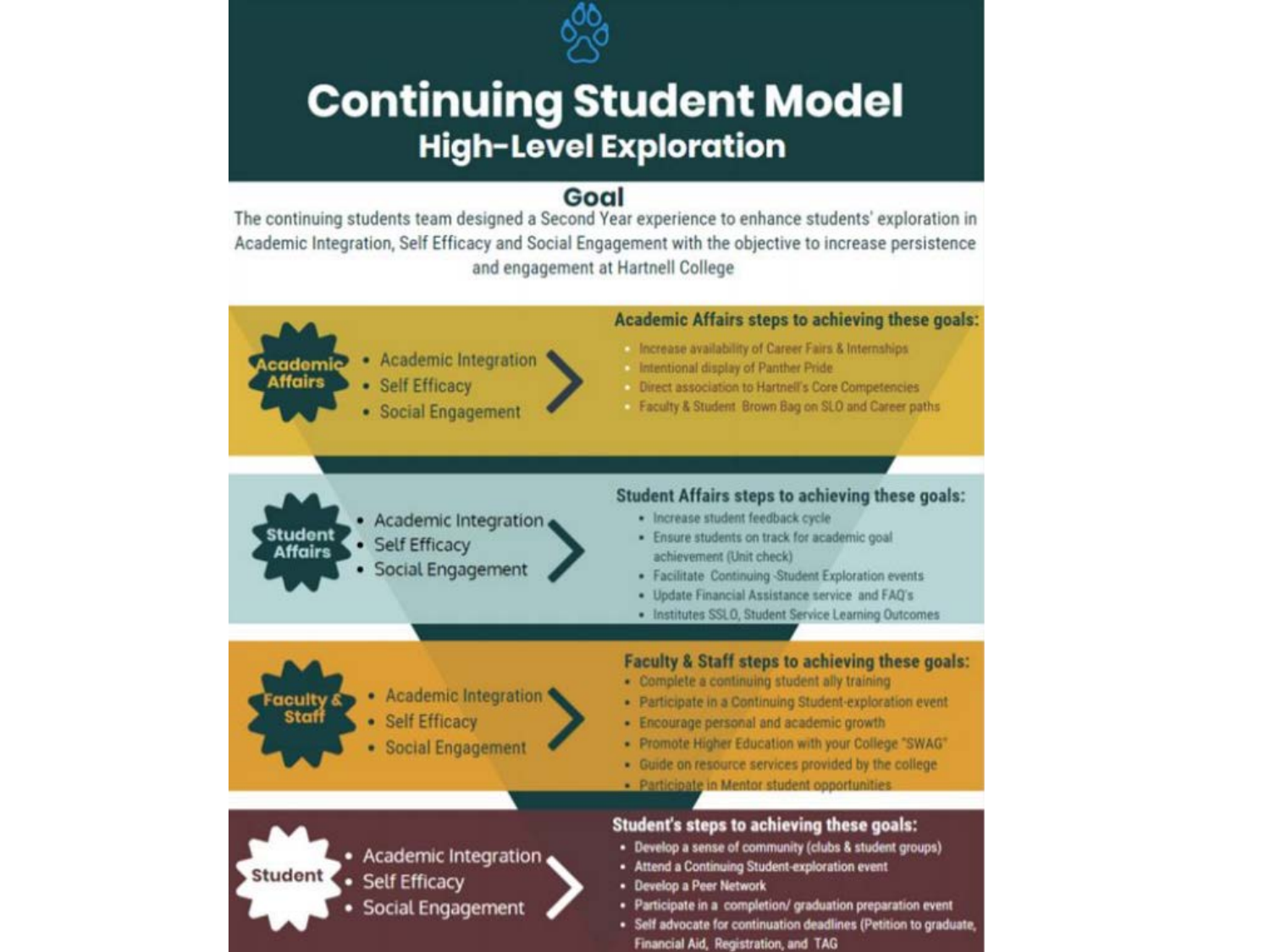



**Continuing students are defined in the following unit categories:** 

- **Momentum students: 36-45 units**
- **Transfer explorers: 12-30 units**

**Within a Continuing Student Experience model, different divisions and stakeholders throughout the College will adopt similar best practices necessary for assisting continuing students persist and succeed. These essential practices are:**

**• Academic Integration : Students have opportunities to connect what they are learning to curriculum in multiple classes, community, and career**

**• Self Efficacy: An Individual's belief in his or her capacity to execute behaviors and to produce certain results** 

**• Social Engagement: A student's involvement with Hartnell** 

**The Continuing Student Experience will be accompanied by a designated web page that provides information for continuing students.** 

## **Methodology Contracts Justification**

**As part of Student Support (Re)defined, the RP Group reviewed leading studies on effective support practices and interviewed both practitioners and researchers to identify "six success factors" that contribute to students' achievement. The RP Group's Six Success Factors (Directed, Focused, Nurtured, Engaged, Connected and Valued) were used in the context of Academic Integration, Self Efficacy, and Social Engagement to identify essential elements necessary for assisting continuing students to achieve a high level of engagement and success at Hartnell College**

**A student survey regarding registration barriers at the College was also conducted. Twenty-nine continuing students randomly chosen from the survey pool participated in a led focus group to determine their perceptions and needs as they relate to Academic Integration, Self Efficacy and Social Engagement.**

**As a College we have focused on access, and not focused on students as they continue toward their educational goals.**

**Students need reinforcement of guiding steps to ensure that they are on their pathway, but continuing students also need assistance building academic and soft skills that empower them to overcome obstacles and to achieve their educational and career goals.**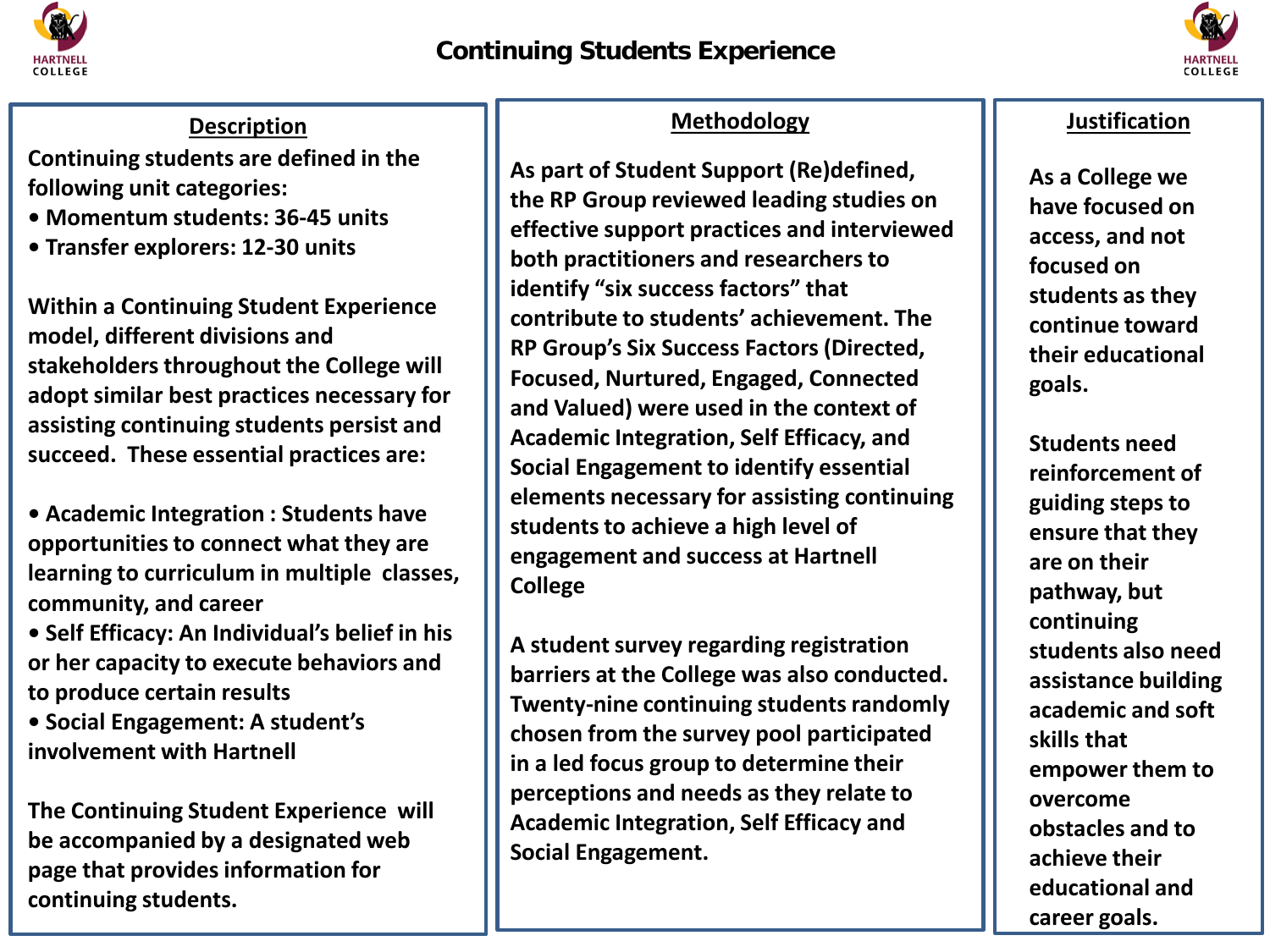# **COMPLETING STUDENTS Everything You Need To Know**

## www.hartnell.edu/completing

You are considered a Completing Student once you have reached 75% of your academic/educational goal. You will be notified by email based on the goal you selected.

## **Career/Employment**

Prepare for a New Career (acquire job skills)

**Maintain Certificate or License** 

٠

٠

۰

Earn a Career Technical Certificate without Transfer

Discover/Formulate Career Interests, Plans, Goals

Advance in current job/career (update job skills)

## **Development**

- · Educational Development
- · Improve Basic Skills
- Complete Credits for High School Diploma or **GED**

## **Degree/Transfer**

- . Obtain an Associate Degree and transfer to a 4-year institution
- Transfer to a 4-year institution without an associate degree
- . Obtain a 2-year Associate Degree without Transfer



## **CAREER READINESS**

Career Readiness Workshops **Employment Opportunities** Internships Guest Speakers **Field Trips** Employment in Field of Study Money Management Livable Wage

## No matter what your goal is **START HERE!**



**COMPLETING COUNSELING SERVICES** 

## ARE YOU ON TRACK FOR COMPLETION?

Make an Appointment **Student Planner Update your Goal** Update your Major **Graduation Deadlines Petition for Graduation** Apply for Transfer



## **TRANSFER READINESS**

Work-Based Learning **General Education for Transfer Major Preparation Transfer Application Workshops Transfer Agreement** 4-year University Visits **Transfer Day** Scholarships Financial Planning **Comparable Student Resources Contact University Admissions**